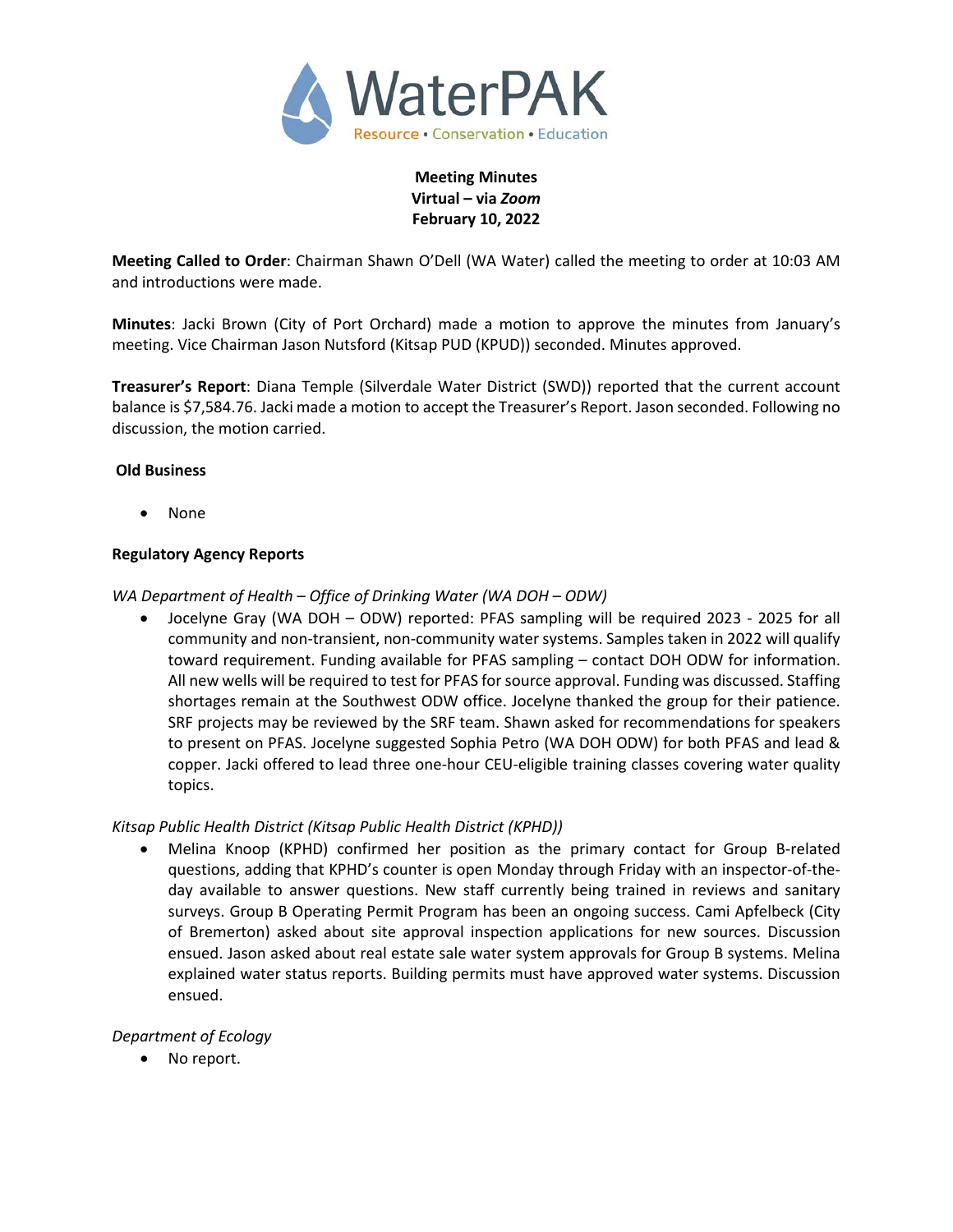# **Task Force Reports**

### *Public Outreach (Primary Contact: Lisa Campbell, lisa.campbell@ci.bremerton.wa.us)*

• Diana reported: Public Outreach Taskforce meeting yesterday – discussed ways to spend down account balance. Kitsap Building Association will not allow an unoccupied booth at the Home & Garden Expo in May due to liability concerns. Suggestions to spend money included: purchasing giveaways for future events; water conservation goodie bags for schools; awardsfor the WA State Science Fair; and career video production for local high schools. Initial meeting to discuss the career video is scheduled for February  $17<sup>th</sup>$  or  $18<sup>th</sup>$ . Diana will send out email, polling those interested, to secure a date and time.

### *Legislative (Primary Contact: Mike Pleasants, mpleasants@swd16.org)*

• Shawn thanked Cami and Diana for forwarding legislative reports. David Vasquez (KPUD) asked for clarification concerning the requirement to add a climate resilience element to water system plans, as mentioned in the February 4, 2022 memo from the WWUC. Fern Schultz (WA DOH ODW) clarified that this requirement applies to plans submitted after June 30, 2024. Discussion ensued.

# *Conservation (Primary Contact: Diana Temple, dtemple@swd16.org)*

• No report.

# *Cross-Connection Control (Primary Contact: Courtney Little, [c.little@northperrywd.org\)](mailto:c.little@northperrywd.org)*

• Courtney Little (North Perry) reported: Bill Bernier (WA DOH ODW) will be giving a presentation on annual summary reporting, February 16<sup>th</sup> at 10 AM via Zoom. Presentation hosted by "The Group" – Western WA Cross-Connection Prevention professionals(backflowgroup.org). Diana will forward information.

### *Mapping/GIS (Primary Contact: Jim Hershberger, jhershberger@calwater.com)*

Recent taskforce meeting included discussions on WebGL, technical infrastructure infiltration, and well log layer additions. Katrina Harris (KPUD) reported: Kitsap County Drillers Log Project to start on Monday. Currently tasked with attaching driller logs to each of the County's well records. Security concerns were discussed. Melina stated that wells drilled prior to the mid-1990s may not have available records. Ecology also has wells records. Jim Hay (Robinson Noble) added that new well logs include parcel numbers and, occasionally, GPS coordinates. Melina reminded the group that everything submitted to the KPHD is public record, with the exception of complainant names. Katrina gave an overview of the work being done on GIS Dashboard. Jocelyne asked if this program can be used to publicly report service line material per the revised Lead & Copper Rule. Katrina explained her preliminary efforts to identify properties by tier level. Discussion ensued. Jim Hershberger (WA Water) shared the following lead service line inventory link from ArcGIS: [https://doc.arcgis.com/en/arcgis-solutions/latest/reference/introduction-to-lead-service-line](https://doc.arcgis.com/en/arcgis-solutions/latest/reference/introduction-to-lead-service-line-inventory.htm)[inventory.htm](https://doc.arcgis.com/en/arcgis-solutions/latest/reference/introduction-to-lead-service-line-inventory.htm)

### *Shared Resources (Primary Contact: Andrew Cook, operations@northperry.org )*

• Shawn talked about WA Water's current project to pull a large heavy well pump. He thanked the group for their recent feedback.

### *Emergency Management (Primary Contact: Jeannie Screws, jscrews@swd16.org)*

No report.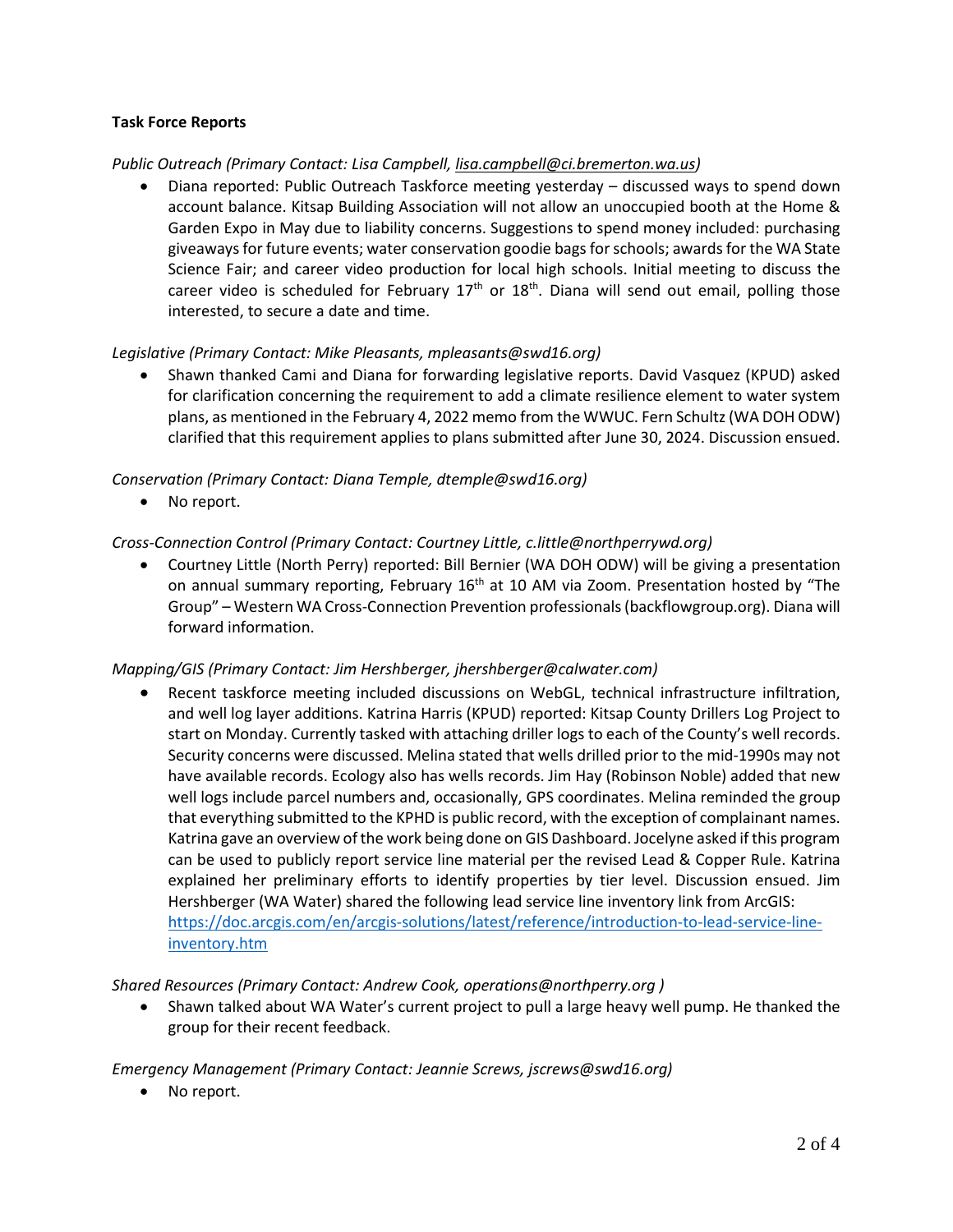#### **Meeting Topics**

#### *2022 Meeting topics/presenters*

• Shawn would like to see additional member involvement & participation. Jason stressed the importance of vendor presentations, such as ShakeAlert and tank cleaning companies. Jim Hershberger would like to see presentations related to asset management and new technologies. Cami spoke well of the City's new invoicing software, *Stampli*. She will attempt to set up a presentation. Discussion ensued related to creating a presentation schedule for the year. Jason would like to have Ecology present on law changes. Jacki suggested setting up presentations outside of regularly scheduled WaterPAK meetings, specifically with agencies like Ecology and Kitsap Department of Community Development (Kitsap DCD). Cami suggested a presentation from Ecology on municipal water law. Fern will contact Darin Gurnee (Kitsap DCD) about presenting. Diana will speak with Sid Williams (SWD) about presenting on ShakeAlert.

### *2022 PNWS – AWWA South Sound Subsection 12th Annual Water Taste Test*

Jacki reported: Competition on Friday, March  $25<sup>th</sup>$ . No in-person social event or additional competitions this year (e.g., meter madness, tapping, hydrant hysteria). Register by 5 PM on March 22<sup>nd</sup>. Four select sample drop-off locations: City of Port Orchard; Mountain View  $-$ Edgewood Water; Spanaway Water Co; and Thurston PUD. Samples must be received by 4 PM on March 24<sup>th</sup> and be in laboratory-provided 1 L glass bottles, labeled with removable tape or tags. Jacki will send information to Diana to disseminate. One sample of *finished* water per purveyor. The competition winner advances to the 2022 AWWA PNWS Conference in Tacoma, followed by AWWA's Annual Conference & Exposition, June 12 – 15, in San Antonio, TX.

#### *Customer Leak Adjustment Policies*

• Discussion on billed leak adjustments. KPUD considers the customer's previous three-year average and bills at the lower tier. WA Water offers a one-time adjustment every two years with proof of repair, averaging the billed amount using data from previous usage. Diana reported on behalf of Christy Shipman (City of Bainbridge Island (COBI)): COBI looks at "like dates" and adjusts the bill according to the first tier rates. Diana explained Silverdale Water's Usage Relief Policy for high water bills. Fern asked if utilities add information to their statements pertaining to available assistance programs. Shawn explained WA Water's customer interaction process. Peter Tonder (North Perry) reported that North Perry bills at 50 percent of the overage amount.

#### *WaterPAK bank account – update signers/contacts*

• Diana reported: Kitsap Bank needs a copy of the WaterPAK minutes that identify the names of those being added to the account. Once minutes are delivered, each signer must go to the Bank at their convenience to fill out a "signer" form. Following discussion, Jacki made a motion to add the following members to the account:

Shawn O'Dell (WA Water) Jason Nutsford (Kitsap Public Utility District) Diana Temple (Silverdale Water District) Mike Pleasants (Silverdale Water District)

Jason seconded the motion. Following no further discussion, the motion carried.